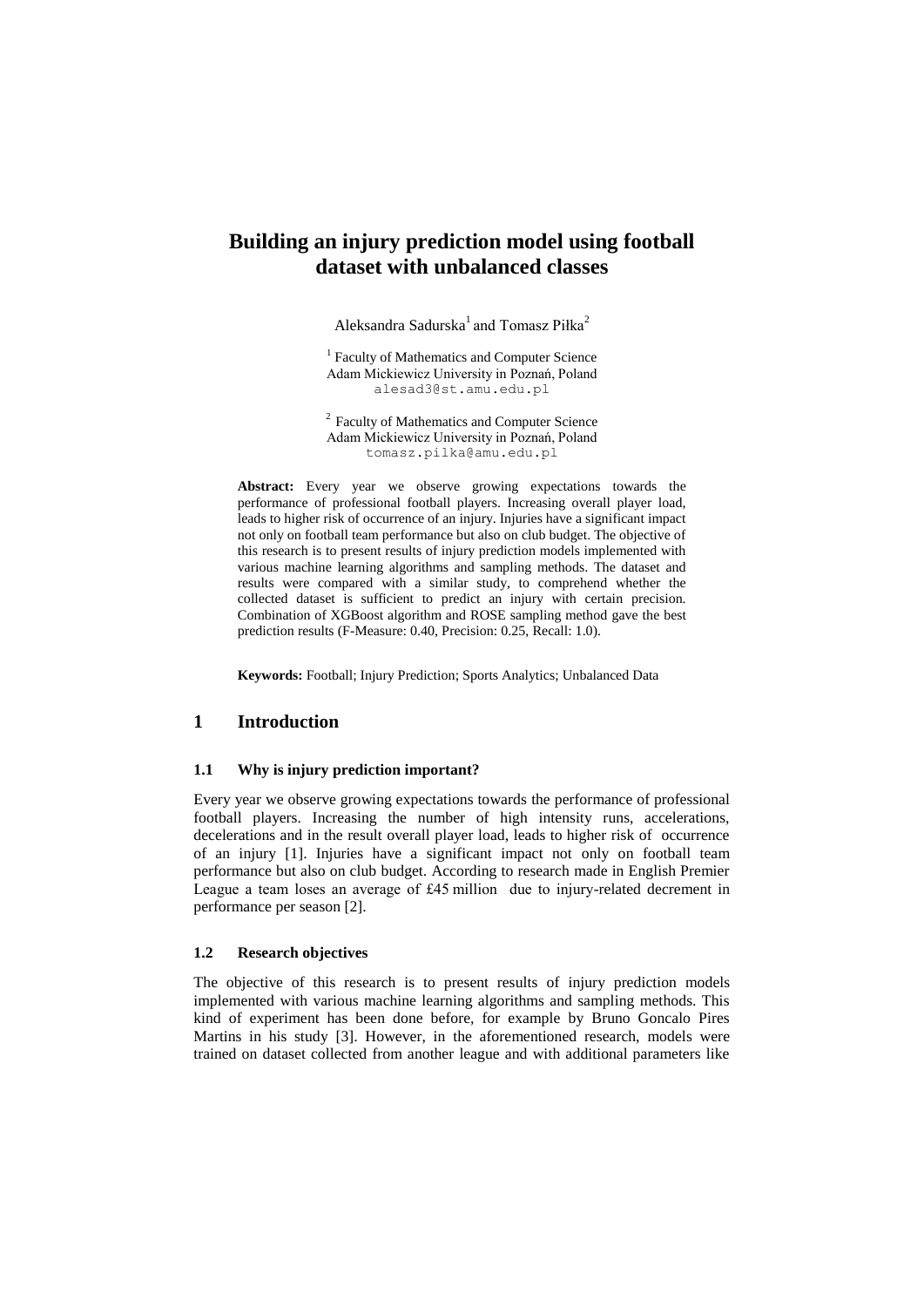#### 191 A. Sadurska and T. Piłka

heart rate or rate of perceived exertion. Later in this article, I will compare the dataset and results used in both experiments, to comprehend whether the collected dataset is sufficient to predict an injury with certain precision.

#### **1.3 What kind of injury can we predict?**

Football is a high intensity sport with many interactions between players, like headings or tackles. Many of them may cause injuries that are clearly impossible to predict. On the other hand, just as common are non-contact injuries, usually resulting from over- or undertraining. They are caused by too high or too low player load within a certain timeframe, which depends on the applied training periodization model.

# **2 Dataset**

### **2.1 Data characteristics**

The data were collected during pre-season and the first round in the professional football league, among 31 players with an average age of 25. The data were collected using Catapult wearable global positioning trackers, both during training and match activities. Dataset used in this research contains information about 2733 events, described by the following parameters: High Speed Running, Maximum Velocity, Running, Velocity Band Total Effort Count, Sprint, Total Player Load, Field Time, Player Load Per Minute, Accelerations, Decelerations.

The dataset consists only of external load parameters, whereas in the study [3], the parameters of internal load, such as heart rate exertion, energy expenditure or rate of perceived exertion were also taken into account.

#### **2.2 Unbalanced classes problem**

Characteristics of this study are associated with unbalanced classes problem. From over 2700 events in the dataset, only 28 of them are labeled as an injury, so the ratio between classes is about 99:1. Due to uneven classes distribution, after splitting dataset into train and test set, following oversampling methods have been applied to trainset to balance both classes sample size: Synthetic Minority Oversampling Technique, Random Over-Sampling Example and Adaptive Synthetic [3].

## **3 Machine learning**

### **3.1 Implemented machine learning algorithms**

Machine learning methods of different characteristics and complexity were compared. The models were implemented using the following algorithms: Naïve Bayes, Support Vectors Machine, Random Forest, AdaBoost, XGBoost [7, 8].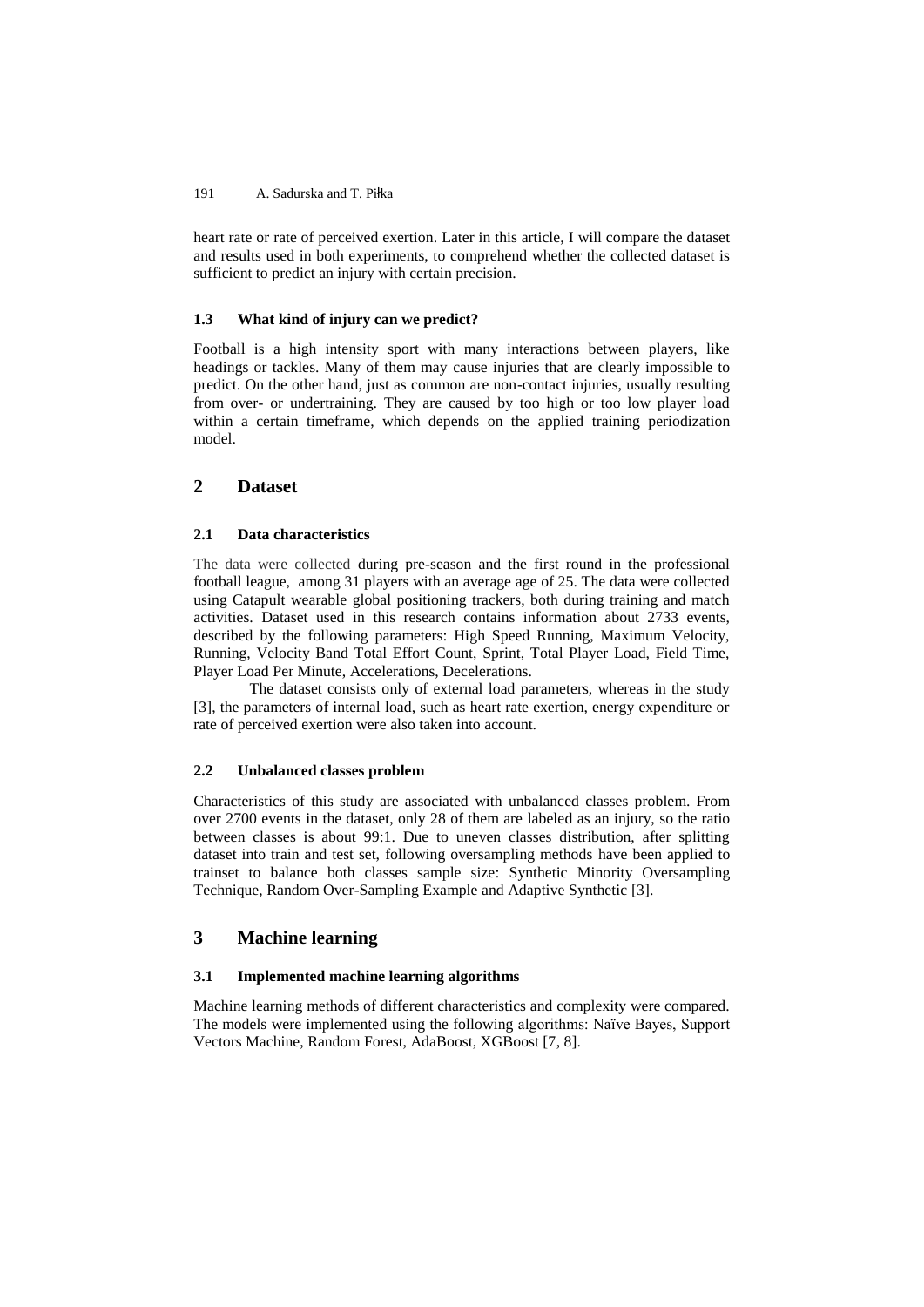#### **3.2 Model evaluation**

The most popular evaluation metric to assess the performance of a machine learning model is accuracy [4], which can be considered as the probability of identifying the right class of an observation. Nevertheless, on an unbalanced dataset accuracy can easily achieve 99% without correctly classifying any of the target examples. Therefore, it is not an appropriate method of evaluating an injury prediction model.

In this case it is more accurate to use precision, recall and F1-measure metrics [5]. From a perspective of injury prediction, the exclusion of false positives is most expected, because potentially stopping a player in a particular match with no reason not only can cost the team a points, but also trust for predictive analysis.

#### **3.3 Results**

Results for each model and balancing method are presented in Table 1. Each combination is described by F-measure, precision and recall evaluation metrics. Prediction was done on a test collection of 543 non-injury and 4 injury events .

| Balancing     | Model                | F-Measure | Precision | Recall |
|---------------|----------------------|-----------|-----------|--------|
| ROSE          | Naïve Bayes          | 0.02      | 1.0       | 0.01   |
| ROSE          | <b>SVM</b>           | 0.04      | 0.5       | 0.02   |
| <b>ROSE</b>   | <b>Random Forest</b> | 0.10      | 0.5       | 0.06   |
| ROSE          | AdaBoost             | 0.15      | 0.75      | 0.08   |
| <b>ROSE</b>   | <b>XGBoost</b>       | 0.40      | 0.25      | 1.0    |
| ADASYN        | Naïve Bayes          | 0.02      | 0.75      | 0.01   |
| <b>ADASYN</b> | <b>SVM</b>           | 0.04      | 0.5       | 0.02   |
| <b>ADASYN</b> | <b>Random Forest</b> | 0.04      | 0.25      | 0.02   |
| <b>ADASYN</b> | AdaBoost             | 0.05      | 0.5       | 0.03   |
| <b>ADASYN</b> | <b>XGBoost</b>       | 0.15      | 0.25      | 0.11   |
| <b>SMOTE</b>  | Naïve Bayes          | 0.02      | 0.75      | 0.1    |
| <b>SMOTE</b>  | <b>SVM</b>           | 0.04      | 0.5       | 0.02   |
| <b>SMOTE</b>  | <b>Random Forest</b> | 0.04      | 0.25      | 0.02   |
| <b>SMOTE</b>  | AdaBoost             | 0.05      | 0.5       | 0.03   |
| <b>SMOTE</b>  | <b>XGBoost</b>       | 0.17      | 0.25      | 0.12   |
|               |                      |           |           |        |

**Table 1.** Results for each balancing method and model

Combination of XGBoost algorithm and ROSE sampling method gave the best prediction results (F-Measure: 0.40, Precision: 0.25, Recall: 1.0). There is still room for improvement, but what is important, is that there are no non-injury events classified as injury, so no false positive results. In the confusion matrix below (Fig. 1), distribution of correctly and incorrectly classified items is shown.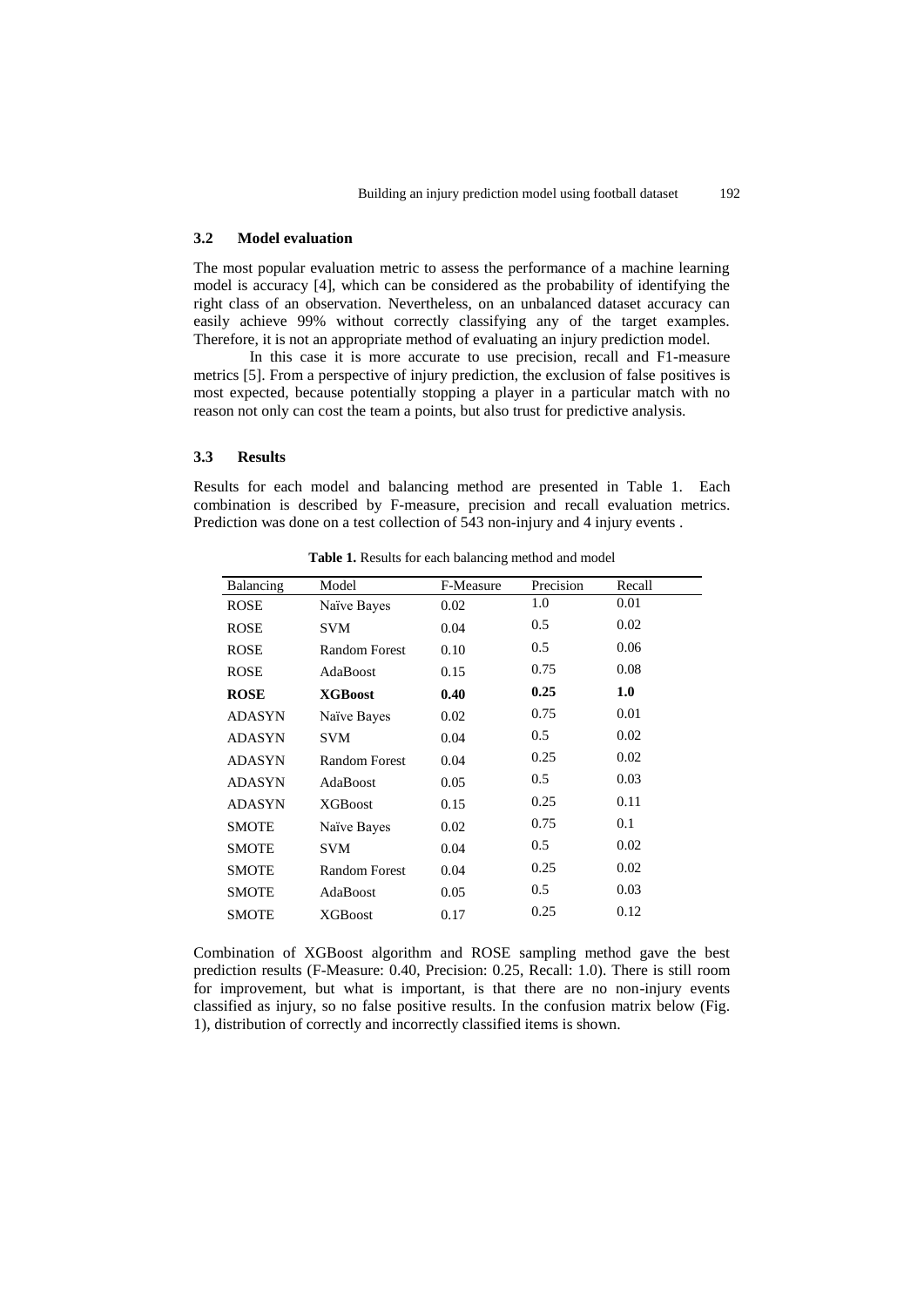#### 193 A. Sadurska and T. Piłka



**Fig 1**. Confusion matrix for XGBoost algorithm and ROSE sampling method

In study [3], despite differences in dataset structure, XGBoost combined with the ROSE sampling method also gave the best prediction results (F-Measure: 0.22, Precision: 0.13, Recall: 0.67).

# **4 Conclusions**

The results of both studies give a good perspective for further work, but in order to consider the prediction model ready for use in practice, its effectiveness should be improved. According to research conducted so far there are plenty of possibilities to achieve this goal. In the study [6], authors presented a multi-dimensional model to predict whether a player will get injured or not. Mentioned model uses lots more and also more complex parameters, like Acute:Chronic Workload Ratio, Exponential Weighted Moving Average or previous injury. Extending the dataset with additional features, like external factors related with training or internal factors, such as heart rate during activity could improve model effectiveness. Nevertheless, what should be pointed out is that injury prediction is not a fully explored problem yet. Due to the complexity of the problem, there is no single confirmed way to improve the model results.

### **References**

- 1. Bengtsson, H, Ekstrand, J, Hägglund, M. Muscle injury rates in professional football increase with fixture congestion: an 11-year follow-up of the UEFA Champions League injury study. Br J Sports Med. 2013;47(12):743–747.
- 2. Eliakim E, Morgulev E, Lidor R, et al Estimation of injury costs: financial damage of English Premier League teams' underachievement due to injuries; BMJ Open Sport & Exercise Medicine 2020;6:e000675. doi: 10.1136/bmjsem-2019-000675
- 3. Martins, B. Predicting the risk of injury of professional football players with machine learning.
- 4. Provost, F., Fawcett, T., Kohavi, R. The Case Against Accuracy Estimation for Comparing Induction Algorithms. Proceedings of the Fifteenth International Conference on Machine Learning, 445–453.<https://doi.org/10.1.1.49.5218>